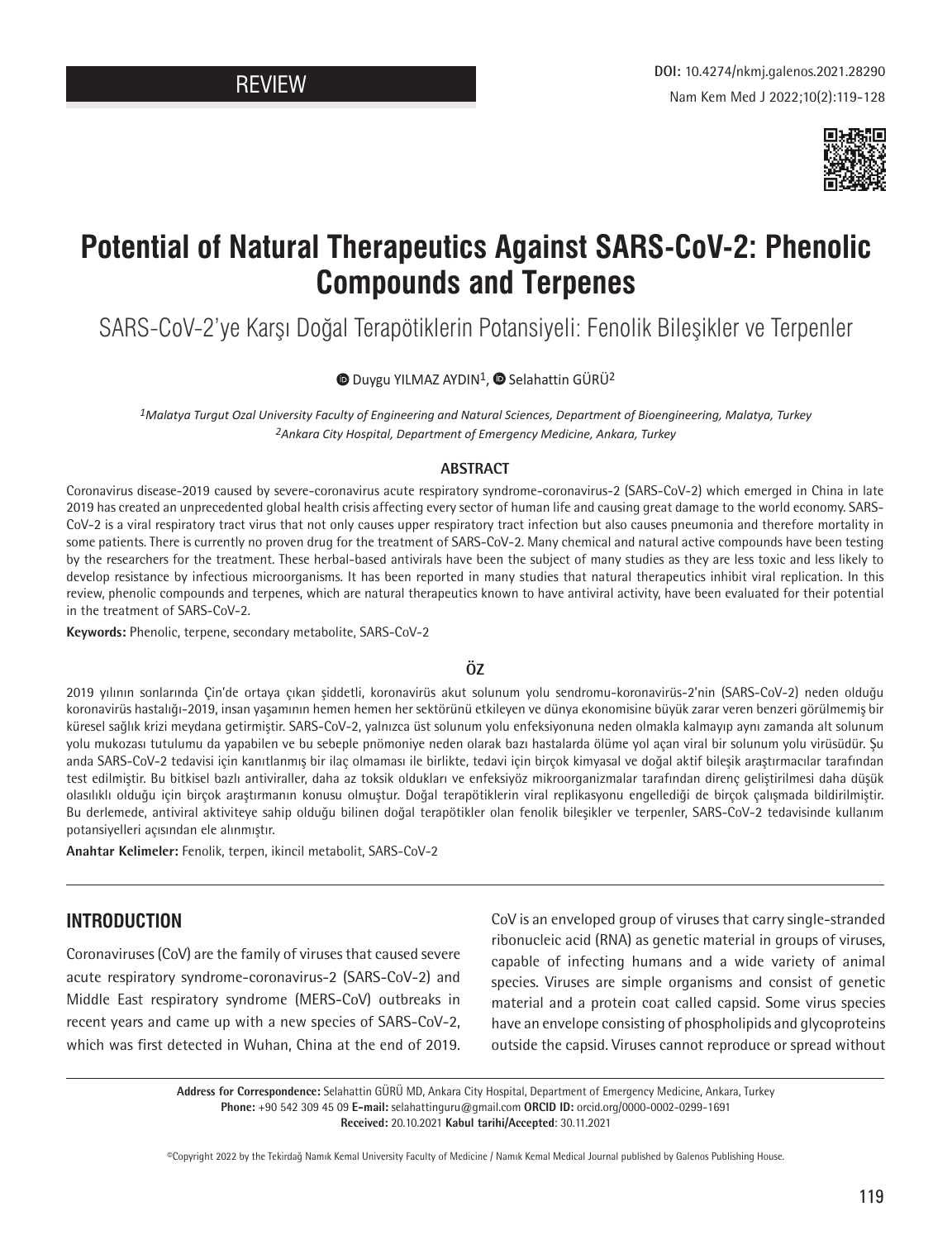invading a host cell. When the virus encounters host cells, typically epithelial cells in the nose, throat and lungs, it enters the cell by binding to receptors on the membrane of these cells. After it enters the cell, it opens its coating and begins to reproduce using the cell's mechanisms. The spike (S) protein of SARS-CoV-2 is viral attachment to host angiotensin-converting enzyme 2 (ACE2) which is a receptor to get into the host cells. Transmembrane protease serine 2 (TMPRSS2) receptor is also crucial viral gateways in oral, lung, and intestinal epithelial cells of SARS-CoV-2 invasion<sup>1</sup>. 3-chymotrypsin- like protease (3CLpro), papain like protease (PLpro), RNA-dependent RNA polymerase, and S proteins must be major target of SARS-CoV-2 drugs<sup>2</sup>. SARS-CoV-2 has similar genomic sequence with SARS-CoV<sup>3</sup>. However, the rate of transmission and spread of SARS-CoV-2 infection is quite fast compared to other viral infections encountered so far4 . SARS-CoV-2 binds to ACE2 receptor with a higher affinity in comparison to SARS-CoV5 . Some vaccines are developed for SARS-CoV-2. The most prominent vaccine developers are Pfizer and BioNTech, Tüseb-Tübitak, Sanofi-GSK, SinoVac, AstraZeneca and the University of Oxford, Johnson & Johnson and Moderna. They use different strategies for vaccine development and delivery. The used types of vaccines are inactivated pathogen vaccines, subunit vaccines, deoxyribonucleic acid vaccines and mRNA (messenger RNA) vaccines and virus-like particle vaccines<sup>6</sup>. The Pfizer-BioNTech and Moderna vaccines consist of synthetically produced messenger RNAs (mRNAs) that encode a stabilized form of the S protein formulated in a lipid nanoparticle. In an interim analysis of the 2-dose regimen of the Pfizer-BioNTech coronavirus disease-2019 (COVID-19) vaccine, it was observed to provide 95% protection against symptomatic disease<sup>7</sup>. The studies also showed that Pfizer/BioNTech mRNA vaccine (BNT162b2) was effective in different types of variants<sup>8</sup>.

Symptoms of COVID-19 infection can be asymptomatic depending on the immune response of the host and comorbid diseases, as well as mild, moderate, severe or critical. In mild patients, there are no symptoms of pneumonia on imaging, and radiological findings of pneumonia, fever and respiratory symptoms are observed in moderate cases. In critical cases, respiratory failure (severe respiratory tract infection, acute respiratory distress syndrome), septic shock and/or multi-organ dysfunction/failure, myocarditis, arrhythmias, cardiogenic shock, metabolic acidosis, coagulation problems, endocrinopathies, acute kidney injury and hepatic dysfunction etc. are observed<sup>9,10</sup>. Reports also show that 30-60% of patients with COVID-19 suffer from neurological complications<sup>11</sup>. COVID-19 caused high anxiety level in people working different sectors<sup>12</sup>. In clinical practice, approximately 20% of COVID-19 patients have abnormal coagulation function and coagulation disorders occur in almost all critically ill patients<sup>13</sup>. Respiratory failure seen in the severe disease picture in COVID-19 is often in the form of hypoxemic respiratory failure. Advanced age, presence of comorbid diseases (cardiovascular disease, diabetes mellitus, chronic respiratory disease, hypertension, cancer), and male gender are risk factors for the development of severe disease<sup>14</sup>. The symptoms may differ depending on the immune responses of patients. It is extremely important to activate the immune response and combat viral infection by increasing the body's combat mechanism, thereby controlling CoV infections<sup>15</sup>. If the virus infects the body, our strong immune system is one of the most effective methods of avoiding the effects of the infected virus. The immune system fulfills the function of defending the human body against disease-causing microorganisms. The best step you can take to keep your immune system strong and healthy naturally is choosing a healthy lifestyle. The immune system against diseases should be strengthened with food and other natural product supplements<sup>16,17</sup>.

Plants have been used in the treatment of various diseases since ancient times. According to World Health Organization, about 80% of the world's population use medicinal herbs to meet their health needs<sup>18</sup>. Plants are able to synthesize diverse classes of chemical compounds, named secondary metabolites. The concept of secondary metabolites was first defined in 1891 by biochemist Albrecht Kossel, the Nobel Prize winner in physiology or medicine<sup>19</sup>. The chemical composition of the herbs provides a better understanding of the herb's medicinal value. Secondary metabolites help plants adapt to environmental conditions, defend, protect, survive and regulate their relationships with the ecosystem. They protect the plant against herbivore; bacterial and fungal pathogen attacks and increases their competitiveness with other plants in the same environment. They also protect the plant against abiotic stress factors such as temperature changes, water, light, ultraviolet and mineral substances<sup>20</sup>. Though the functions of secondary products in the plant differ, those with cytotoxic effects against microbial pathogens are used as "antimicrobial agents" in medicine. It is neurotoxic on the central nervous system against herbivores and they are used as antidepressants, sedatives, muscle relaxants or anesthetic drugs<sup>21</sup>. Some secondary plant metabolites have shown strong antiviral activity against various viral strains such as CoV, human immunodeficiency virus (HIV), influenza virus, SARS<sup>22-25</sup>. When discovering new drugs from both synthetic and natural sources, *in silico* virtual screening studies should be the first step then *in vitro, in vivo* and clinical studies should be carried out. It has been shown that plant secondary metabolites are probably one of the most significant drugs against SARS-CoV-2 by silico analysis<sup>26-30</sup>. The search for natural agents that inhibit different viruses is important to develop a plant-based drug for SARS-CoV-2. The aim of this study is to report previously researched secondary metabolites (phenolics, and terpenes/terpenoids of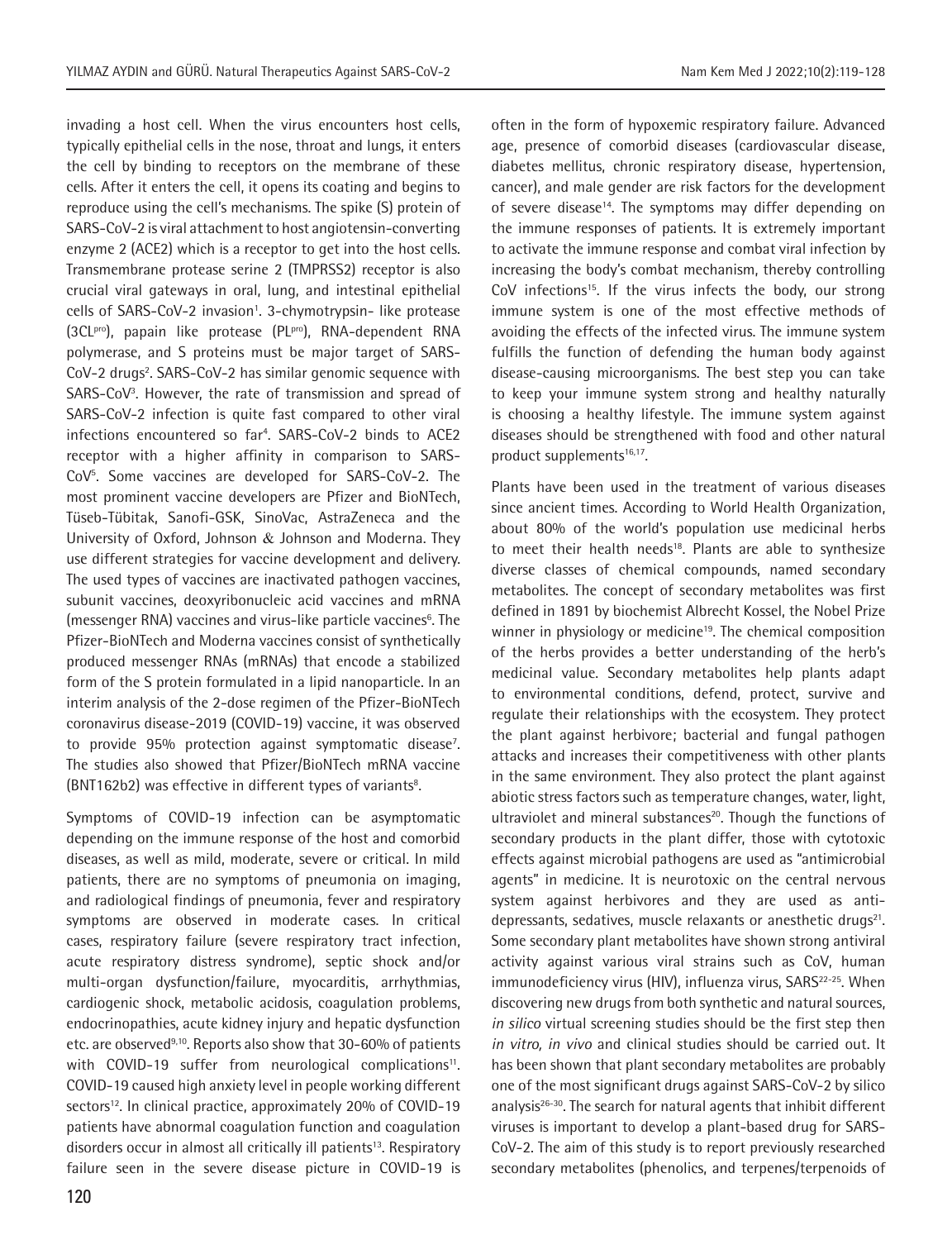plants with antiviral properties that could potentially be used in SARS-CoV-2) and to contribute to the public health by antiviral natural therapeutics (Figure 1).

## **PHENOLICS**

Phenolic compounds are secondary metabolites abundant in plants. There are various phenolic compounds in different qualities and amounts in all vegetables and fruits<sup>31</sup>. Plant phenolics are thought to play a key role as defense compounds in situations where environmental stresses may cause enhanced production of free radicals and other oxidative species in plants<sup>32</sup>. These compounds also play an important role in the human diet. They are important in terms of their antimicrobial and antioxidative effects and causing enzyme inhibition. Polyphenols comprise a wide range of polyhydroxylated compounds (phenolic acids, cinnamic acids, lignans, coumarins, flavonoids, tannins, among others) and for this reason is divided into classes and subclasses. Flavonoids are low molecular weight secondary metabolites in plants that have positive effects on human health. They are the most prevalent phenolic compounds in the human diet. Flavonoids fall into various classes and in general, six basic classes of flavonoids are reported. These are flavones, flavonones, flavonols, isoflavonoids, anthocyanins and proanthocyanidin. Flavonoids are in aglycon or glycoside structures. The predominant form of flavonoids in foods is the form of glycoside. Absorption of this form from the intestines is more difficult than the lean form. Flavonoid glycosides are separated from the sugar part before entering the intestine, and aglycones can pass freely through cell membranes<sup>33,34</sup>. Phenolic therapeutics are used for the treatment of various disease types $35,36$ .

## **EFFECTS ON IMMUNE SYSTEM**

The interaction of phenols with the immune system has complex effects on the prevention of the disease, the treatment of the disease and the immune system. When free radicals are more than the antioxidant capacity of our body, oxidative damage occurs in our cells. Phenols reduce oxidative stress by scavenging free radicals and inflammatory prooxidants such as hydrogen peroxide37. There is a close relationship between inflammation and oxidative stress. Especially high free radical production by macrophages at the infection site causes oxidative stress. SARS-CoV or SARS-CoV-2-related complications are mostly caused by severe inflammation caused by viral replication. Patients in critical care units with severe COVID-19 had elevated plasma levels of various cytokines, including granulocyte-colony stimulating factor, interferon (IFN) gamma-induced protein 10, and macrophage inflammatory proteins<sup>38</sup>. Polyphenols support immunity against foreign pathogens in a variety of ways. Polyphenol receptors identify and facilitate cellular uptake of polyphenols, which subsequently activate signaling pathways to generate immunological responses in different immune cells. Polyphenols interact with the intestinal immune system, leading to both protective and deleterious reactions in the host. For example, resveratrol has the ability to improve human immunity and antioxidative systems. Resveratrol has been displayed to directly target central cell parts of adaptive immunity, like macrophages, large lymphocytes, and dendritic cells. In animal experiments, resveratrol showed an immunomodulatory effect by diminishing the expression of



**Figure 1.** Schematic illustration of SARS-CoV-2 that can bind to a cellular receptor (ACE2) of a host cell with its spike proteins and application of natural therapeutics as anti-COVID-19

*COVID-19: Coronavirus disease-2019, SARS-CoV-2: Severe acute respiratory syndrome-coronavirus-2, ACE2: Angiotensin-converting enzyme 2, TMPRSS2: Transmembrane protease serine 2*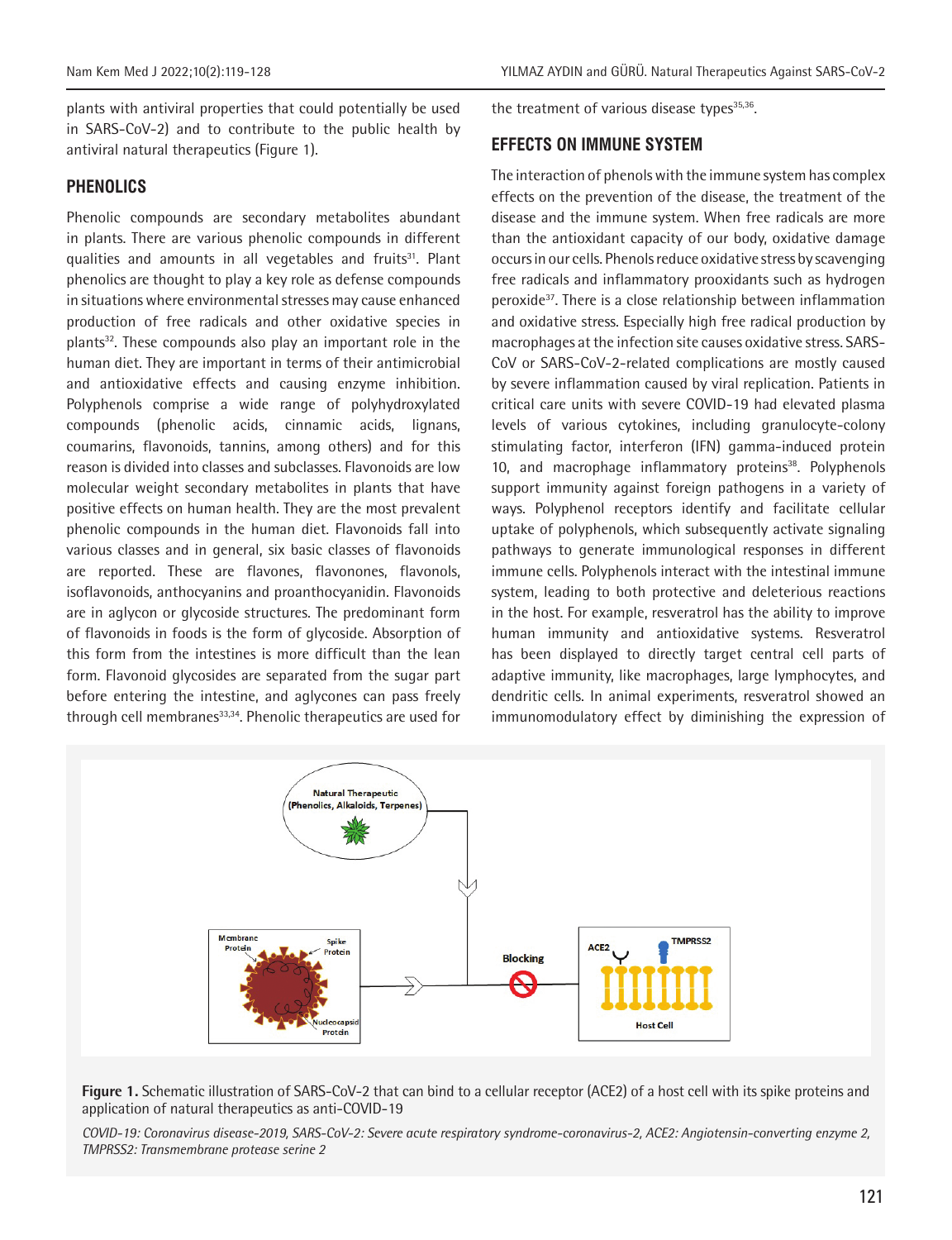activating CD28 and CD80 receptors on immune cells and enhancing the production of the immunosuppressive cytokine  $IL - 10^{39}$ .

#### **ANTIVIRAL EFFECTS**

There are also many studies in the literature that show antiviral potential of phenolics. Natural polyphenol compounds such as quercetin<sup>40</sup>, myricetin<sup>41</sup>, apigenin<sup>42</sup> and resveratrol<sup>43</sup> have shown antiviral effect against CoVs. Theaflavin, a polyphenolic compound in black tea, have exhibited broad‐spectrum antiviral activity against different viruses such as influenza A and B viruses and hepatitis C virus (HCV)<sup>44,45</sup>. Theaflavin has also been shown to have potential inhibitory effect against SARS‐ CoV-2 that targets RNA-dependent RNA polymerase (RdRp) which is a significant enzyme that catalyzes the replication of RNA from RNA templates<sup>46</sup>. Stilbenes have antiviral activity against HIV and HCV<sup>47,48</sup>. Flavonoids interfere for NLRP3 inflammasome-associated disorders<sup>49</sup>. SARS CoVs activate the NLRP3 inflammasome in lipopolysaccharide-primed macrophages and cause NLRP3 inflammasome activation<sup>50</sup>. Some flavonoids, such as luteolin<sup>51</sup>, myricetin<sup>50</sup>, apigenin<sup>52</sup>, quercetin<sup>53</sup>, kaempferol<sup>54</sup>, baicalin<sup>55</sup> and wogonoside<sup>56</sup>, inhibit NLRP3 inflammasome activation. Myricetin has been shown to act as a SARS-CoV inhibitor<sup>41</sup>. Isorhamnetin, apigenin, kaempferol, formononetin and penduletin show antiviral protective efficacy against enterovirus 71 (EV71) infection<sup>57</sup>. Apigenin has also been shown to be active against herpes simplex virus-1 (HSV-1), poliovirus type 2 and HCV<sup>58,59</sup> Apigenin is also anti-adenoviruses and hepatitis B virus  $(HBV)^{60}$ . Emodin was found to block the interaction of SARS CoV S protein and ACE2. Therefore, it may have therapeutic potential in the treatment of SARS CoVs<sup>61</sup>. Resveratrol has been shown to significantly prevent MERS-CoV infection<sup>62</sup>. Kaempferol, a flavonol, exhibits inhibitory effect against Murine Norovirus and Feline Calicivirus<sup>63</sup>. Kaempferol 3-0- $\alpha$ -L-rhamnopyranoside, extracted from *Zanthoxylum piperitum,* has been shown to have antiviral activity against Influenza A virus<sup>64</sup>. Studies have revealed that quercetin, a natural flavonoid, also display strong antiviral activity against a range of infections caused by HSV, Influenza, HBV, Murine Coronavirus and Dengue viruse in cell culture and mouse models<sup>65-67</sup>. In addition, quercetin was found to inhibit H1N1 and H7N9 viruses *in silico* analysis<sup>68,69</sup>. Quercetin, rosmarinic acid, and hesperitin have also shown good binding affinity with SARS-CoV-2 viral protein targets in silico virtual screening<sup>70</sup>. Due to caffeic acid, p-coumaric acid, kaempferol and mainly quercetin, which are the phenolic compounds detected with ethanol of *Origanum vulgare*, the plant shows an inhibitory effect against Alphaarterivirus equid which causes the equine viral arteritis (EVA) diseases<sup>71</sup>. A study has shown that baicalein, a flavonoid extracted from the roots of *S. baicalensis,* inhibits the activity of SARS-CoV-2 3CLpro *in vitro*. Baicalein has been shown to have anti-SARS-CoV-2

activity by molecular docking analysis<sup>72</sup>. Papyriflavonol A, a flavonol isolated from *Broussonetia papyrifera,* has potent SARS-CoV PLPro inhibitory activity<sup>73</sup>. Antiviral activity of the myricetin derivatives and methoxyflavones obtained from *Marcetia taxifolia* have been evaluated against HBV, HSV and Poliovirus. The methoxyflavones have shown antiviral effect against all the evaluated viruses without cytotoxic effects<sup>74</sup>. Phenolic acids have been reported to show antiviral activity against HSV-1 in a study<sup>75</sup>. Rutin is a very impressive therapeutic as anti-inflammatory and antiviral. Rutin has shown the highest activity as SARS-CoV-2 protease inhibitory in the molecular docking simulation study. Therefore, *in vivo* and docking studies of rutin can be hopeful for SARS-CoV-2 potential<sup>76,77</sup>. Luteolin has been found to have inhibitory activity against EV71, coxsackievirus A1 and SARS CoV<sup>78</sup>. The studies show that flavonoids and polyphenols have antiviral effects against many diseases and can be potentially used against SARS-CoV-2 (Table 1, Figure 2).

## **TERPENES**

Terpenes are a group of compounds commonly found in the plants and are the largest group of secondary metabolites composed of five carbon isoprene subunits. Terpenes are simple hydrocarbons while terpenoids are modified category of terpenes<sup>82</sup>. Terpenes are the major components of essential oils in most herbs and flowers. Terpenoids are a class of modified terpenes with different functional groups. Terpenoids are classified into monoterpenes, diterpenes, sesterpenes, triterpenes and sesquiterpenos according to the units of isoprene. Terpenoids are used in the treatment of many diseases due to their biological activity $83$ .

#### **EFFECTS ON IMMUNE SYSTEM**

Terpenes have strong effects on the immune system. The effects of naturally occurring triterpenoid compounds such as glycyrrhizic acid, ursolic acid, oleanolic acid and nomilin were studied on the immune system using Balb/c mice<sup>84</sup>. It has been observed that intraperitoneal treatments with five doses of terpenoid compounds increase the total white blood cell count. The results demonstrated the immunomodulatory activity of the naturally occurring triterpenoids used in the study. Terpenes also show anti-inflammatory activities. In a study, rats were treated for 11 days with the standard drug sulfasalazine (500 mg/kg po), geraniol (250 mg/kg po), or a combination of the standard drug and geraniol<sup>85</sup>. It was observed that it significantly reduced the total antioxidant capacity and reduced high nitric oxide (NO) and lipid peroxide levels. In a study, D-limonene was orally administered to rats at a dose of 10 mg/kg $86$ . According to the results of the study, D-limonene showed important anti-inflammatory effects *in vivo* and *in vitro*, and its effects included protection at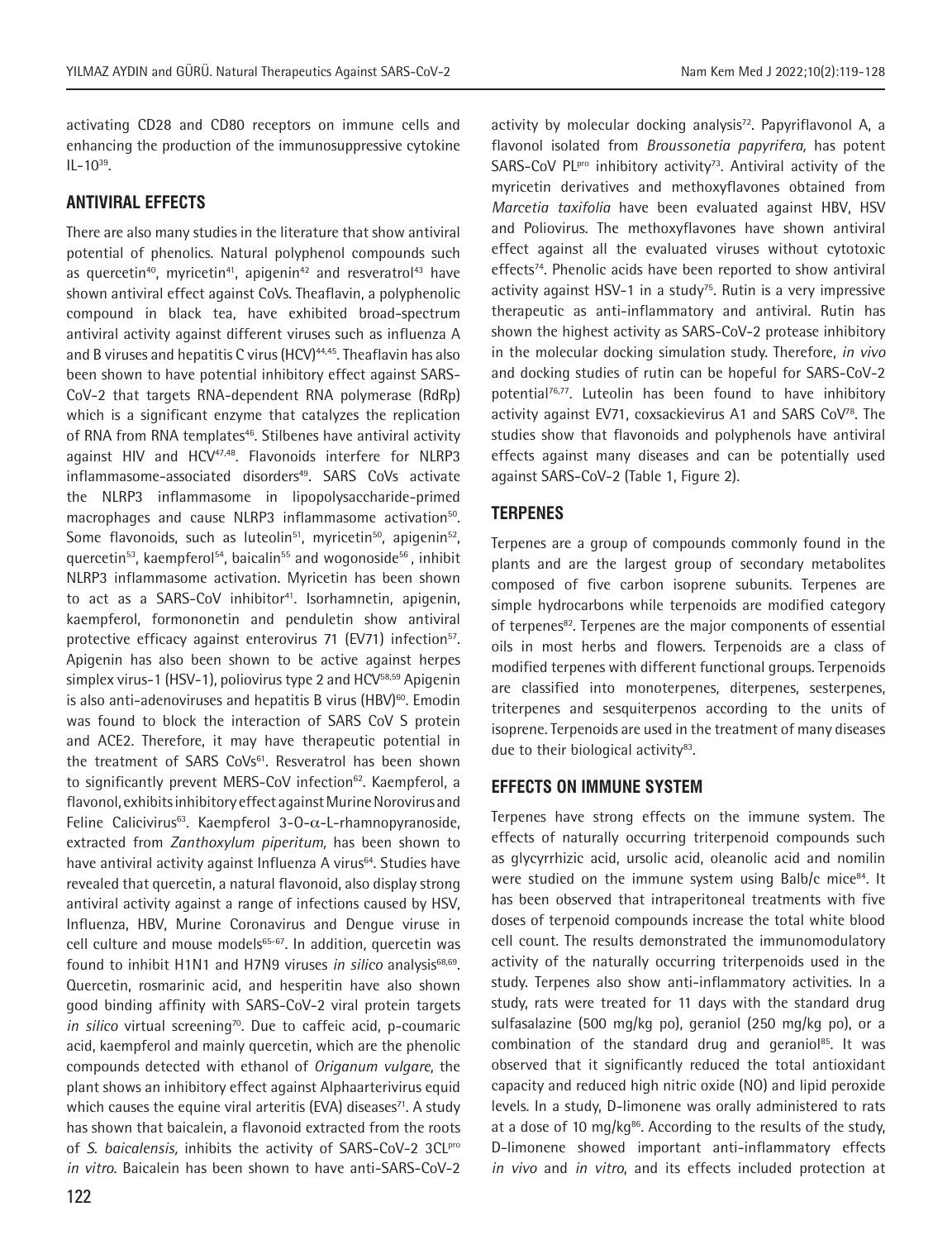| Table 1. Antiviral phenolic compounds, target pathogens and mechanism of action                                                                                                                                          |               |                                                                        |                                                                 |  |  |
|--------------------------------------------------------------------------------------------------------------------------------------------------------------------------------------------------------------------------|---------------|------------------------------------------------------------------------|-----------------------------------------------------------------|--|--|
| <b>Compound (References)</b>                                                                                                                                                                                             | <b>Class</b>  | <b>Target virus</b>                                                    | <b>Mechanism of action</b>                                      |  |  |
| Emodin <sup>61</sup>                                                                                                                                                                                                     | Anthraquinone | <b>SARS CoV</b>                                                        | Interferes with S protein-ACE2 interaction                      |  |  |
| Theaflavin44-46                                                                                                                                                                                                          | Biflavonoid   | Influenza A and B viruses, HCV SARS-<br>$C_0V-2$                       | Binding to RNA-dependent RNA polymerase                         |  |  |
| Formononetin <sup>57</sup>                                                                                                                                                                                               | Isoflavone    | <b>EV 71</b>                                                           | -                                                               |  |  |
| Apigenin <sup>57-60,79</sup>                                                                                                                                                                                             | Flavone       | EV71, HSV-1, poliovirus, HCV ADV and<br>HBV7<br>SARS-CoV               | Inhibits SARS-CoV <sup>pro</sup> activity                       |  |  |
| Luteolin <sup>78</sup>                                                                                                                                                                                                   | Flavone       | EV71, Coxsackievirus A1<br>SARS-CoV                                    | Binds with S2 subunit and preventing entry                      |  |  |
| Isorhamnetin <sup>57</sup>                                                                                                                                                                                               | Flavanol      | <b>EV 71</b>                                                           | Reduces viral genomic RNA replication                           |  |  |
| Penduletin <sup>57</sup>                                                                                                                                                                                                 | Flavonol      | <b>EV 71</b>                                                           | Reduces viral genomic RNA replication                           |  |  |
| Myricetin <sup>41,74</sup>                                                                                                                                                                                               | Flavonol      | SARS-CoV, HBV, HSV and poliovirus                                      | Inhibits nsP13 by affecting the ATPase activity                 |  |  |
| Kaempferol <sup>63</sup>                                                                                                                                                                                                 | Flavonol      | Murine Norovirus and Feline Calicivirus<br>SARS-CoV                    | Inhibits 3a jon channel of CoVs                                 |  |  |
| Quercetin <sup>40,65-69</sup>                                                                                                                                                                                            | Flavonol      | HSV, influenza, HBV, Murine coronavirus,<br>Dengue viruses, H1N1, H7N9 |                                                                 |  |  |
| Quercetin <sup>80</sup>                                                                                                                                                                                                  | Flavonol      | SARS-CoV-2                                                             | Inhibits of ACE2                                                |  |  |
| Papyriflavonol A <sup>73</sup>                                                                                                                                                                                           | Flavonol      | SARS-CoV                                                               | Inhibits SARS-3CLPro activity                                   |  |  |
| Rutin <sup>76</sup>                                                                                                                                                                                                      | Flavonol      | SARS-CoV-2                                                             | Binds to the active site of the SARS-CoV-2 3CLPro               |  |  |
| Resveratrol <sup>62,81</sup>                                                                                                                                                                                             | Stilbene      | MERS-CoV<br>SARS-CoV-2                                                 | Expression of nucleocapsid protein regulates<br>ACE2 expression |  |  |
| ADV: Adenoviruses SARS_CoV_2: Severe acute respiratory syndrome-coronavirus-2 COVID_10: Coronavirus disease-2010 HRV: Henatitis R virus HCV: Henatitis C virus HSV: Henatitis C virus HSV: Henatitis C virus HSV: Hernes |               |                                                                        |                                                                 |  |  |

ADV: Adenoviruses, SARS-CoV-2: Severe acute respiratory syndrome-coronavirus-2, COVID-19: Coronavirus disease-2019, HBV: Hepatitis B virus, HCV: Hepatitis C virus, HSV: Herpes simplex virus, MERS: Middle East respiratory syndrome, ACE2: Angiotensin-converting enzyme 2, S: Spike



**Figure 2.** Structures of some phenolic compounds

the epithelial barrier and reduction of cytokines. Nuclear transcription factor-kappa B plays an important role in the regulation of immune and inflammatory responses. Labdane diterpenoids show anti-inflammatory effect by inhibiting NFκB87. Tanshinones, a class of abietane diterpene, can reduce inflammation and increase immune responses<sup>88</sup>. Experimental studies have shown that terpenes are able to decrease proinflammatory cytokines [tumor necrosis factor (TNF)- $\alpha$  and  $\beta$ , IL-1, IL-1β, IL-6, IL-17, IFN-γ] and enhance anti-inflammatory cytokines (IL-4, IL-10, TGF-β1)<sup>89</sup>. Emodinol, a triterpene, decreases the levels of pro-inflammatory cytokines (TNF- $\alpha$ , IL-1β, and IL-6) in the serum of monosodium urate crystaltreated mice and provides a reduction in anti-gouty arthritis activity by improving inflammatory response<sup>90</sup>. In another study, glycyrrhizin (a kind of triterpenoid) was found to provide SARS-CoV-2 inhibition by down-regulating proinflammatory cytokines and preventing the formation of intracellular reactive oxygen species<sup>91</sup>.

#### **ANTIVIRAL EFFECTS**

There are many studies showing the antiviral properties of terpenes. Glycyrrhizin has shown antiviral effect against SARS, HBV and HIV<sup>92-94</sup>. It also has potential to inhibit SARS CoV-2. Glycyrrhizin has been shown to bind S-RBD and SARS-CoV-2 S-protein attachment with H-ACE2 receptor<sup>95</sup>.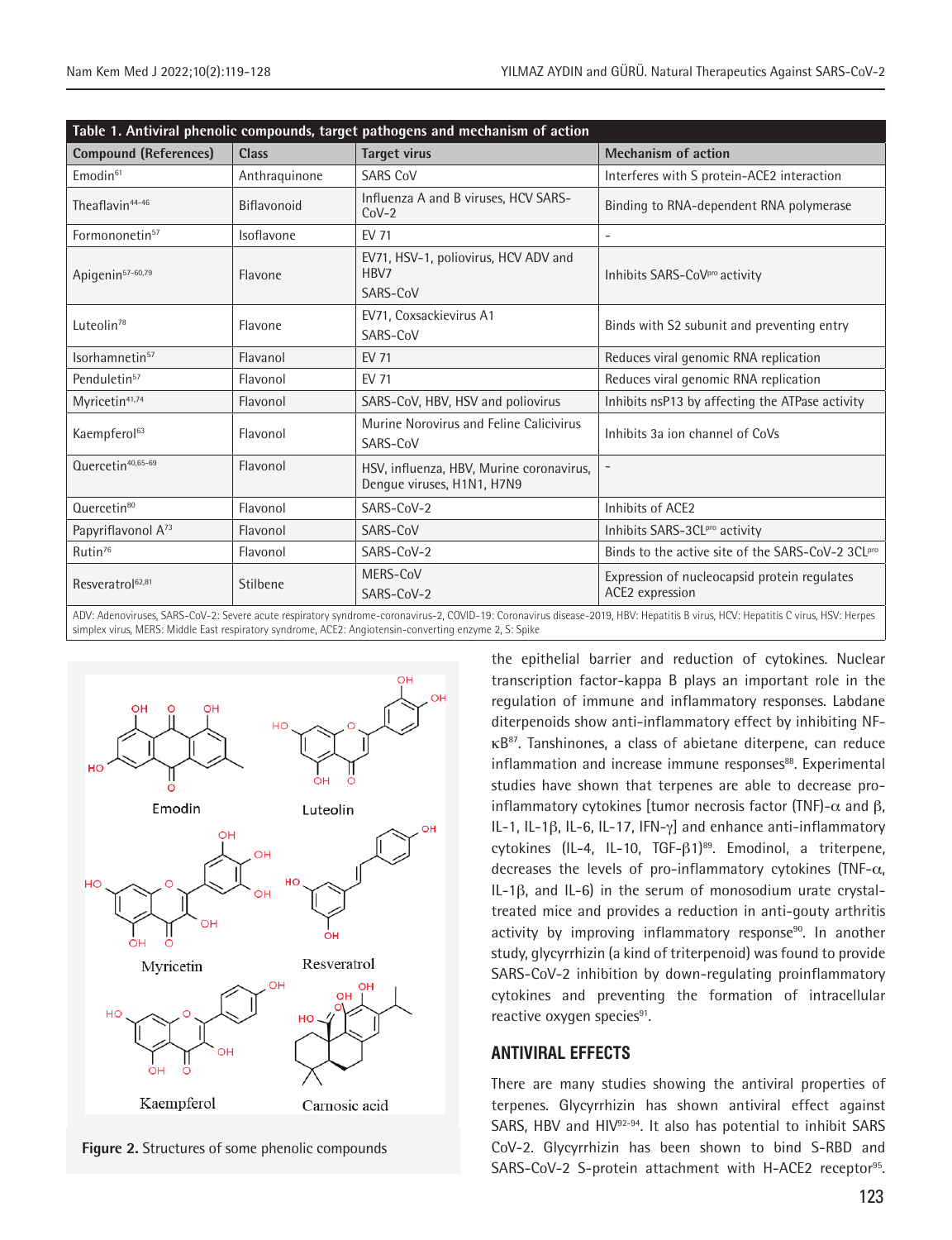1,8-Cineole, a terpene oxide, has been shown to interfere with the binding between RNA and infectious bronchitis virus (IBV) N-protein. So, it exhibits that 1,8-Cineole has anti-IBV properties<sup>96</sup>. (-)- $\alpha$ -pinene and (-)- $\beta$ -pinene, which are the kinds of terpenoid, have also been shown to possess anti-IBV properties<sup>97</sup>. Triterpenoid saponins are active components isolated from *Bupleurum falcatum*, including saikosaponin A, B, C, and D. Saikosaponin B2 has been found to effectively inhibit HCV by neutralizing virus particles and preventing viral binding<sup>98</sup>. Saikosaponin B2 also has exhibited significant inhibition effect against human coronavirus 229E infection and it has been found that it has potent anticoronaviral activity<sup>99</sup>. Saikosaponin D has been found to have the ability to strongly inhibit EV-71<sup>100</sup>. Terpenoids may interfere with essential amino acid in the enzymatic cavity for inhibiting viral protease enzyme. Some terponoids, including thymoquinone, salvinorin A, bilobalide, citral, menthol, ginkgolide A, noscapine, forscolin, and beta selinene, have been shown to have inhibitory effect against COVID-19 protease molecular insertion by molecular docking method<sup>101</sup>. Isoborneol, an oxygenated monoterpene, has been shown to have a potent antiviral effect against HSV-1 and exactly inhibited glycosylation of viral proteins<sup>102</sup>. A study has shown that limonene, a cyclic monoterpene, is effective in reducing the epithelial expression of ACE2. It has also potential to reduce the mRNA levels of TMPRSS2<sup>103</sup>. Terpenes from *Marrubium vulgare* have been found to interfere with

the replication of the HSV-1 and show antiviral effect against HSV-1104. Putranjivain A, a diterpen obtained from *Euphorbia jolkini*, has been shown to have an antiviral effect against HSV-2105. Moronic acid, extracted from the *Rhus javanica,* has potential to inhibit HSV-1106. Andrographolide, a diterpenoid lactone, has been shown to inhibit the replication process of the CKV<sup>107</sup>. Betulinic acid and platanic acid, which are the pentacyclic triterpenoid compounds isolated from *Syzigium claviforum*, have been found to inhibit HIV108. Oleanolic acid, a pentacyclic triterpenoid, have also shown anti-HIV activity (Table 2, Figure  $3)$ <sup>109</sup>.

## **CLINICAL TRIALS**

There are only a few clinical trials regarding the application of phenolic compounds and terpenes in SARS-CoV-2. A clinical trial covers the administration of zinc and resveratrol (a stilbene, a type of natural phenol) or double placebo for a period of 5 days in 60 ambulatory SARS-CoV-2 positive volunteers (range of 18-75 age) and monitoring for a 14-day period<sup>117</sup>. The aim of this study is to minimize viral load and severity of resulting COVID-19 disease. Combination therapy contains 50 mg of zinc picolinate for five days and 2 mg of Resveratrol for five days. The stage of this study is still phase 2. Another clinical trial has been conducted with the use of Epigallocatechin-3-gallate, a phenol found in green and black tea plants, in 524 volunteer healthcare worker participants<sup>118</sup>.

| Table 2. Antiviral terpene compounds, target pathogens and mechanism of action                  |                 |                     |                                                                    |  |
|-------------------------------------------------------------------------------------------------|-----------------|---------------------|--------------------------------------------------------------------|--|
| <b>Compound (References)</b>                                                                    | <b>Class</b>    | <b>Target virus</b> | <b>Mechanism of action</b>                                         |  |
| Putranjivain A <sup>105</sup>                                                                   | Diterpene       | $HSV-2$             | Inhibits of viral attachment and cell penetration                  |  |
| Tanshinones <sup>110</sup>                                                                      | Diterpene       | SARS-CoV-2          | Inhibits SARS-CoV 3CLPro and PLPro                                 |  |
| Andrographolide <sup>107</sup>                                                                  | Diterpenoid     | <b>CHIKV</b>        | Inhibits viral genome replication                                  |  |
| Sugiol <sup>111</sup>                                                                           | Diterpenoid     | SARS-CoV-2          | Inhibits Mpro                                                      |  |
| Ginkgolide A <sup>101</sup>                                                                     | Diterpenoid     | SARS-CoV-2          | Binds to 3CLpro                                                    |  |
| Isoborneol <sup>102</sup>                                                                       | Monoterpene     | $HSV-1$             | Inhibits glycosylation of viral polypeptides                       |  |
| Limonene <sup>103</sup>                                                                         | Monoterpene     | SARS-CoV-2          | Downregulates ACE2 expression                                      |  |
| 1.8-Cineole <sup>96</sup>                                                                       | Monoterpene     | <b>IBV</b>          | Binds between RNA and IBV N-protein                                |  |
| $(-)$ - $\alpha$ -pinene and $(-)$ - $\beta$ -pinene <sup>97</sup>                              | Monoterpene     | <b>IBV</b>          | Inhibit of viral replication                                       |  |
| Geraniol <sup>112</sup>                                                                         | Monoterpene     | SARS-CoV-2          | Inhibits of ACE2, spike glycoprotein                               |  |
| $\alpha$ -Cadinol <sup>111</sup>                                                                | Sesquiterpenoid | SARS-CoV-2          | Inhibits Mpro                                                      |  |
| Saikosaponin B298,99                                                                            | Terpenoid       | HCV, HCoV-229E      | Neutralizate of virus particles and inhibits viral entry/fusion    |  |
| Saikosaponin C <sup>113</sup>                                                                   | Terpenoid       | <b>HBV</b>          | Inhibits DNA expression                                            |  |
| Glycyrrhizin92-94                                                                               | Triterpenoid    | HBV and HIV SARS    | Inhibits replication of the SARS-associated virus                  |  |
| Moronic acid <sup>106</sup>                                                                     | Triterpenoid    | $HSV-1$             | $\overline{a}$                                                     |  |
| Betulinic acid <sup>108,114</sup>                                                               | Triterpenoid    | HIV, HBV            | Inhibits of HIV and HBV replication                                |  |
| Oleanolic acid <sup>109</sup>                                                                   | Triterpenoid    | <b>HIV</b>          |                                                                    |  |
| Platanic acid <sup>108</sup>                                                                    | Triterpenoid    | <b>HIV</b>          | Inhibits of HIV replication                                        |  |
| Celastrol <sup>115,116</sup>                                                                    |                 | SARS-CoV            |                                                                    |  |
|                                                                                                 | Triterpenoid    | Hepatitis C virus   | Inhibits 3CL <sup>pro</sup> inhibits HCV RNA and protein synthesis |  |
| COVID-19: Coronavirus disease-2019, SARS-CoV-2: Severe acute respiratory syndrome-Coronavirus-2 |                 |                     |                                                                    |  |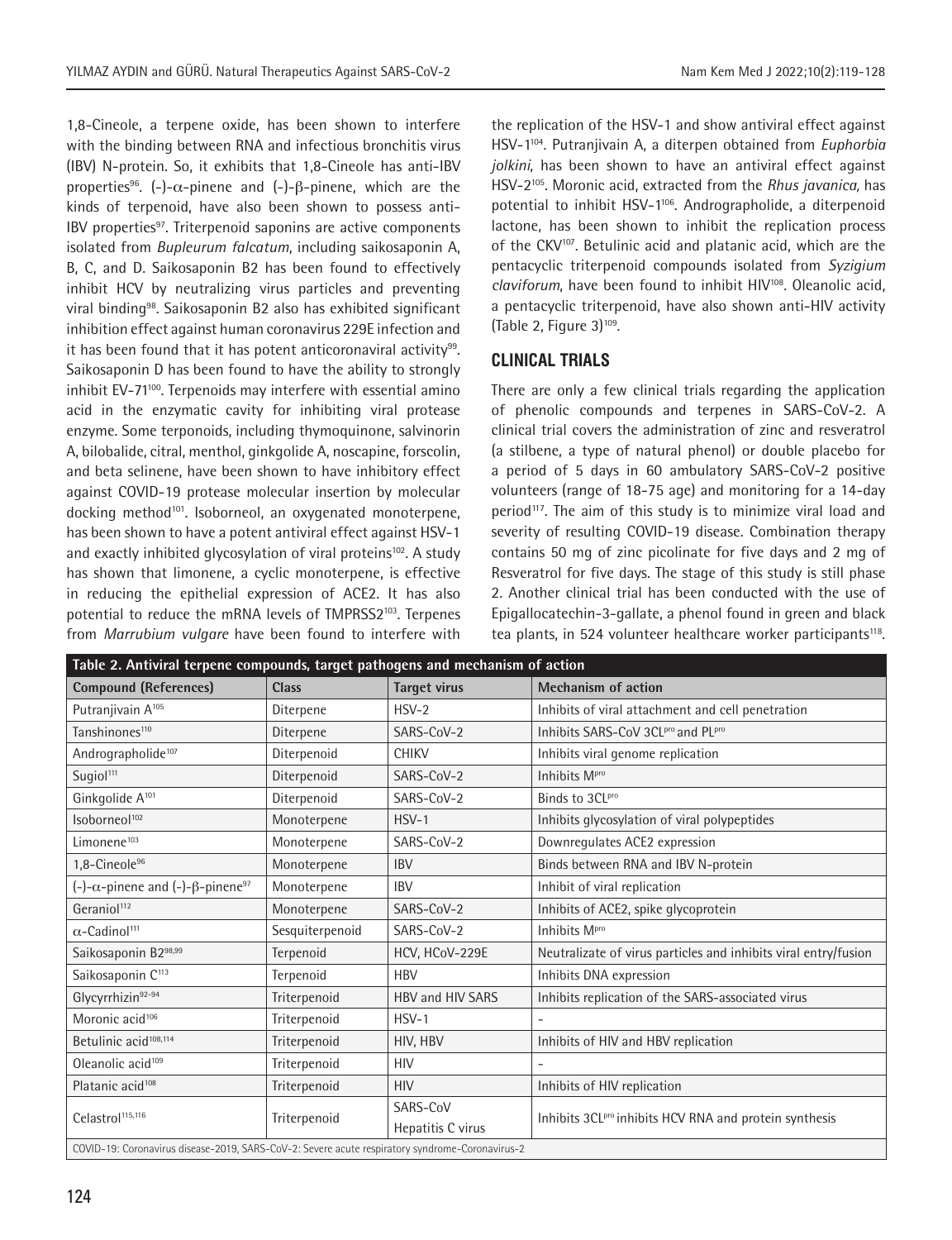



The total dose of EGCG per patient was 750 mg per day, 3 capsules per day for 40 days. Participants also took the same dose of starch as a placebo. The purpose of this clinical trial was to determine the efficacy of Previfenon® (EGCG) in preventing COVID-19, enhancing systemic immunity, and reducing the frequency and intensity of selected symptoms when used as pre-exposure chemoprophylaxis to SARS-CoV-2. The stage of this study is still phase 2. Combination of curcumin (a terpene), quercetin (a flavonoid) and vitamin D is used in an ongoing clinical trial in phase 2 to investigate for early COVID-19 symptoms improvement and viral clearance in outpatients<sup>119</sup>. There are 100 participants who are 18 years old and older, tested positive for SARS-CoV-2 by RT-PCR and exhibit typical symptoms of COVID-19 disease. Soft capsule of the investigational treatment contains 42 mg curcumin, 65 mg quercetin and 90 units Vitamin D. Four capsules per day for 14 days are taken. Quercetin (flavonoid) is administrated on 80 participants in a clinical trial to investigate the effectiveness of phytotherapy in the treatment of SARS-CoV-2120. Participants will receive one tablet times three per day from quercetix and placebo groups. This study is still phase 1. Combination therapy of quercetin, bromelain, zinc and vitamin C on the clinical outcomes of patients infected with COVID-19 was studied on 60 participants<sup>121</sup>. A daily dose of drugs included quercetin (500 mg), bromelain (500 mg), zinc (50 mg), vitamin C (1000 mg) by proven COVID-19 cases intervention. The stage of this clinic trial is phase 4.

The biggest problem with the use of natural products in the treatment of diseases is their low solubility and bioavailability, which causes problems in clinical studies. Bioavailability issues can be evaluated before starting high-budget clinical trials. The ways to improve drug delivery, bio distribution, biodegradability and bioavailability of plant-based secondary metabolites such as phenolic compounds and terpenes should be sought. Nano carrier systems can be useful as a solution for these problems. Natural therapeutics administered regularly in low doses can reduce the entry of the virus into cells and thus stop the progression of the infection.

# **CONCLUSION**

The whole world faced a major health crisis with the SARS-CoV-2 pandemic, which caused many human deaths and adversely affected many industries. The fact that it is so widespread and fatal raises the need for improvement of treatment as soon as possible. However, the reliable and certified drug has not yet been developed for the SARS-CoV-2. The use of natural therapeutics has begun with the history of humanity and a significant number of effective plants derived drugs have been developed. They are effective in enhancing the immune response of the host against viral pathogens; therefore, it is considered as a protective and complementary treatment opportunity. Secondary metabolites of plants such as phenolic compounds and terpenes could be highly promising complementary therapeutic agents for the disease. The studies show that secondary metabolites exhibit antiviral activity against different viruses so they can be highly promising therapeutics for the SARS-CoV-2. Natural therapeutics must be subjected to *in vitro* and experimental trials to determine safe and therapeutic levels before conducting clinical trials in humans. This study reveals the antiviral properties of some natural therapeutics for new drug development to overcome these and future pandemic situations. It is thought that the information provided in this study will be useful in the process of developing safe, effective anti-CoV therapeutic agents from compounds derived from natural products.

#### **Ethics**

**Peer-review:** Externally peer-reviewed.

#### **Authorship Contributions**

Concept - Design - Data Collection or Processing - Analysis or Interpretation - Literature Search - Writing: D.Y.A., S.G.

**Conflict of Interest:** No conflict of interest was declared by the authors.

**Financial Disclosure:** The authors declared that this study received no financial support.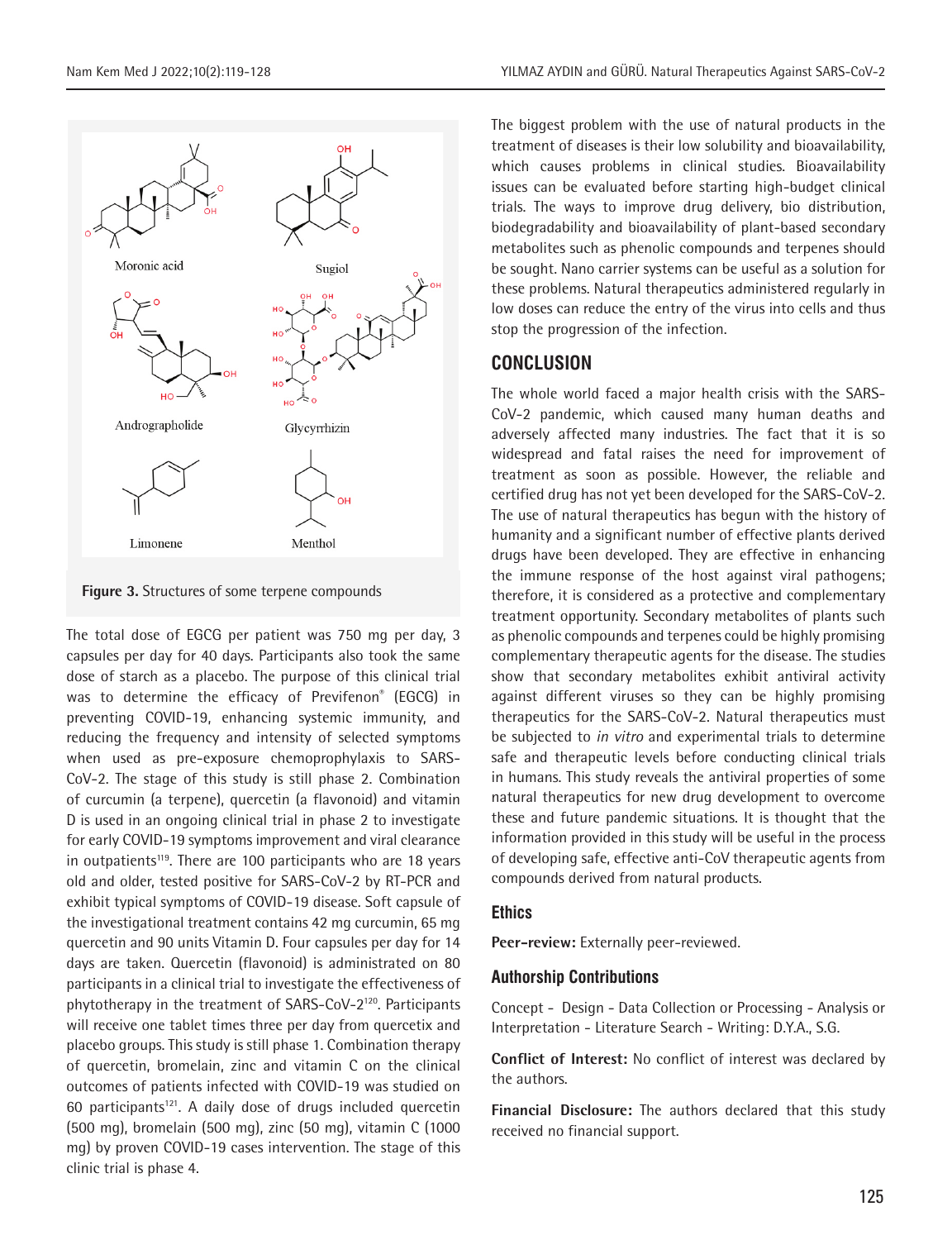#### **REFERENCES**

- 1. Hoffmann M, Kleine-Weber H, Schroeder S, Krüger N, Herrler T, Erichsen S, et al. SARS-CoV-2 Cell Entry Depends on ACE2 and TMPRSS2 and Is Blocked by a Clinically Proven Protease Inhibitor. Cell. 2020;181:271-80.e8.
- 2. Wu C, Liu Y, Yang Y, Zhang P, Zhong W, Wang Y, et al. Analysis of therapeutic targets for SARS-CoV-2 and discovery of potential drugs by computational methods. Acta Pharm Sin B. 2020;10:766-88.
- 3. Khanal LN, Pokharel YR, Sharma K, Kalauni SK. Plant-Derived secondary metabolites as potential mediators against COVID-19: A review. PAJ, "COVID-19 & Beyond". 2020;3:1-18.
- 4. Kırbaş İ, Sözen A, Tuncer AD, Kazancıoğlu FŞ. Comparative analysis and forecasting of COVID-19 cases in various European countries with ARIMA, NARNN and LSTM approaches. Chaos Solitons Fractals. 2020;138:110015.
- 5. Shang J, Ye G, Shi K, Wan Y, Luo C, Aihara H, et al. Structural basis of receptor recognition by SARS-CoV-2. Nature. 2020;581:221-4.
- 6. Kyriakidis NC, López-Cortés A, González EV, Grimaldos AB, Prado EO. SARS-CoV-2 vaccines strategies: a comprehensive review of phase 3 candidates. NPJ Vaccines. 2021;6:28.
- 7. Connors M, Graham BS, Lane HC, Fauci AS. SARS-CoV-2 Vaccines: Much Accomplished, Much to Learn. Ann Intern Med. 2021;174:687-90.
- 8. Bian L, Gao F, Zhang J, He Q, Mao Q, Xu M, et al. Effects of SARS-CoV-2 variants on vaccine efficacy and response strategies. Expert Rev Vaccines. 2021;20:365-73.
- 9. Shang Y, Pan C, Yang X, Zhong M, Shang X, Wu Z, et al. Management of critically ill patients with COVID-19 in ICU: statement from front-line intensive care experts in Wuhan, China. Ann Intensive Care. 2020;10:73.
- 10. Varatharaj A, Thomas N, Ellul MA, Davies NWS, Pollak TA, Tenorio EL, et al. Neurological and neuropsychiatric complications of COVID-19 in 153 patients: a UK-wide surveillance study. Lancet Psychiatry. 2020;7:875-82.
- 11. Prasad K, AlOmar SY, Alqahtani SAM, Malik MZ, Kumar V. Brain Disease Network Analysis to Elucidate the Neurological Manifestations of COVID-19. Mol Neurobiol. 2021;58:1875-93.
- 12. Cevher C, Altunkaynak B, Gürü M. Impacts of COVID-19 on Agricultural Production Branches: An Investigation of Anxiety Disorders among Farmers. Sustainability. 2021;13:5186.
- 13. Huang C, Wang Y, Li X, Ren L, Zhao J, Hu Y, et al. Clinical features of patients infected with 2019 novel coronavirus in Wuhan, China. Lancet. 2020;395:497-506.
- 14. Wu Z, McGoogan JM. Characteristics of and Important Lessons From the Coronavirus Disease 2019 (COVID-19) Outbreak in China: Summary of a Report of 72 314 Cases From the Chinese Center for Disease Control and Prevention. JAMA. 2020;323:1239-42.
- 15. Aydın DY, Gürü M, Gürü S. Effect of Alkaloids on SARS-CoV-2. Naturengs Covid-19 Special Issue. 2020:10-8.
- 16. High KP. Nutritional strategies to boost immunity and prevent infection in elderly individuals. Clin Infect Dis. 2001;33:1892-900.
- 17. Simpson RJ, Kunz H, Agha N, Graff R. Exercise and the Regulation of Immune Functions. Prog Mol Biol Transl Sci. 2015;135:355-80.
- 18. WHO Global Report on Traditional and Complementary Medicine 2019. World Health Organization;2019.
- 19. Hartmann T. The lost origin of chemical ecology in the late 19th century. Proc Natl Acad Sci U S A. 2008;105:4541-46.
- 20. Yang L, Wen KS, Ruan X, Zhao YX, Wei F, Wang Q. Response of Plant Secondary Metabolites to Environmental Factors. Molecules. 2018;23:762.
- 21. Rungsung W, Ratha KK, Dutta S, Dixit AK, Hazra J. Secondary Metabolites of plants in drugs discovery. W J Phar Res. 2015;4:604-13.
- 22. Kim DW, Seo KH, Curtis-Long MJ, Oh KY, Oh JW, Cho JK, et al. Phenolic phytochemical displaying SARS-CoV papain-like protease inhibition from the seeds of Psoralea corylifolia, J Enzyme Inhib Med Chem. 2014;29:59-63.
- 23. Reichling J, Neuner A, Sharaf M, Harkenthal M, Schnitzler P. Antiviral activity of Rhus aromatica (fragrant sumac) extract against two types of herpes simplex viruses in cell culture. Pharmazie. 2009;64:538-41.
- 24. Zhou B, Yang Z, Feng Q, Liang X, Li J, Zanin M, et al. Aurantiamide acetate from baphicacanthus cusia root exhibits anti-inflammatory and anti-viral effects via inhibition of the NF-κB signaling pathway in Influenza A virusinfected cells. J Ethnopharmacol. 2017;199:60-7.
- 25. Park JY, Ko JA, Kim DW, Kim YM, Kwon HJ, Jeong HJ, et al. Chalcones isolated from Angelica keiskei inhibit cysteine proteases of SARS-CoV. J Enzyme Inhib Med Chem. 2016;31:23-30.
- 26. Subbaiyan A, Ravichandran K, Singh SV, Sankar M, Thomas P, Dhama K, et al. In silico molecular docking analysis targeting SARS-CoV-2 spike protein and selected herbal constituents. J Pure Appl Microbiol. 2020;14(Suppl 1):989-98.
- 27. Nivetha R, Bhuvaragavan S, Muthu Kumar T, Ramanathan K, Janarthanan S. Inhibition of multiple SARS-CoV-2 proteins by an antiviral biomolecule, seselin from Aegle marmelos deciphered using molecular docking analysis. J Biomol Struct Dyn. 2021:1-12.
- 28. Basu A, Sarkar A, Maulik U. Computational approach for the design of potential spike protein binding natural compounds in SARS- CoV-2. Res. Sq. 2020;1-22.
- 29. Krishnasamy R, Anand T, Baba M, Bharath MV, Phuntsho J, Arunachalam D, et al. In silico analysis of active compounds from siddha herbal infusion of Ammaiyar Koondhal Kudineer (Akk) against SARS-CoV- 2 spike protein and its ACE2 receptor complex. SSRN Online J. 2020;1-47. Preprint
- 30. Naik SR, Bharadwaj P, Dingelstad N, Kalyaanamoorthy S, Mandal SC, Ganesan A, et al. Structure-based virtual screening, molecular dynamics and binding affinity calculations of some potential phytocompounds against SARS-CoV-2. J Biomol Struct Dyn. 2021:1-18.
- 31. Agati G, Azzarello E, Pollastri S, Tattini M. Flavonoids as antioxidants in plants: location and functional significance. Plant Sci. 2012;196:67-76.
- 32. Lattanzio V, Phenolic Compounds: Introduction. In: Ramawat K., Mérillon JM. (eds) Natural Products. Berlin, Heidelberg: Springer; 2013.
- 33. De Pascual-Teresa S, Sanchez-Moreno C, Granado F, Olmedilla B, De Ancos B, Cano M.P. Short and mid-term bioavailability of flavanones from oranges in humans. Curr Top Nutraceut R. 2007;5:129-34.
- 34. Viskupicova J, Ondrejovic M, Sturdik E. Bioavailability and metabolism of flavonoids. J Food Nutr Res. 2008;47:151-62.
- 35. Cassidy L, Fernandez F, Johnson JB, Naiker M, Owoola AG, Broszczak DA. Oxidative stress in alzheimer's disease: A review on emergent natural polyphenolic therapeutics. Complement Ther Med. 2020;49:102294.
- 36. Khan H, Sureda A, Belwal T, Çetinkaya S, Süntar İ, Tejada S, et al. Polyphenols in the treatment of autoimmune diseases. Autoimmun Rev. 2019;18:647- 57.
- 37. Tekin İÖ, Marotta F. Polyphenols and Immune System. Ronald Ross Watson, Victor R. Preedy, Sherma Zibadi (eds.) Polyphenols: Prevention and Treatment of Human Disease. Academic Press. 2018;263-76.
- 38. Iddir M, Brito A, Dingeo G, Fernandez Del Campo SS, Samouda H, La Frano MR, et al. Strengthening the Immune System and Reducing Inflammation and Oxidative Stress through Diet and Nutrition: Considerations during the COVID-19 Crisis. Nutrients. 2020;12:1562.
- 39. Ding S, Jiang H, Fang J. Regulation of Immune Function by Polyphenols. J Immunol Res. 2018;2018:1264074.
- 40. Chiow KH, Phoon MC, Putti T, Tan BK, Chow VT. Evaluation of antiviral activities of Houttuynia cordata Thunb. extract, quercetin, quercetrin and cinanserin on murine coronavirus and dengue virus infection. Asian Pac J Trop Med. 2016;9:1-7.
- 41. Yu MS, Lee J, Lee JM, Kim Y, Chin YW, Jee JG, et al. Identification of myricetin and scutellarein as novel chemical inhibitors of the SARS coronavirus helicase, nsP13. Bioorg Med Chem Lett. 2012;22:4049-54.
- 42. Ryu YB, Jeong HJ, Kim JH, Kim YM, Park JY, Kim D, et al. Biflavonoids from Torreya nucifera displaying SARS-CoV 3CL(pro) inhibition. Bioorg Med Chem. 2010;18:7940-7.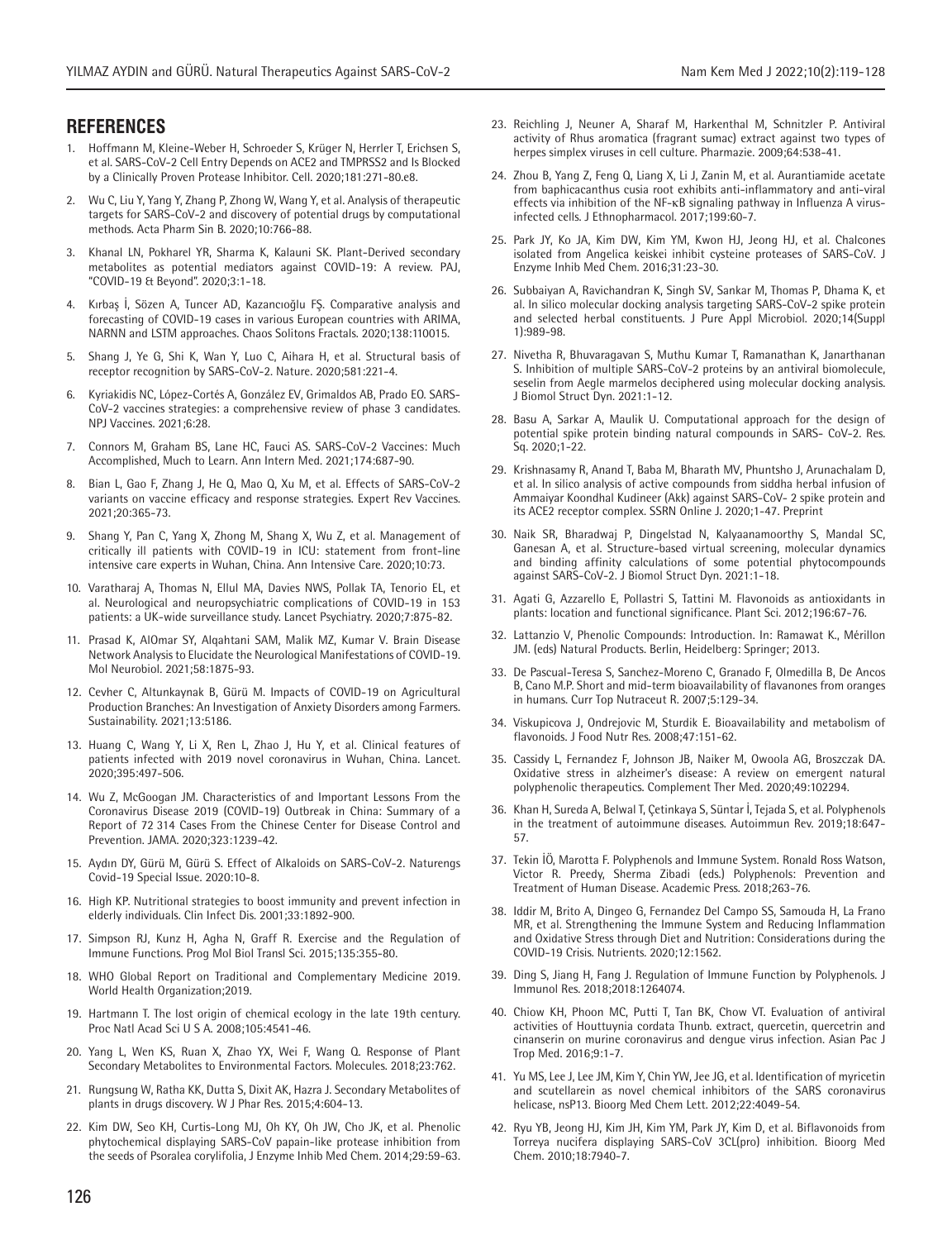- 43. Wahedi HM, Ahmad S, Abbasi SW. Stilbene-based natural compounds as promising drug candidates against COVID-19. J Biomol Struct Dyn. 2021;39:3225-34.
- 44. Yang ZF, Bai LP, Huang WB, Li XZ, Zhao SS, Zhong NS, et al. Comparison of in vitro antiviral activity of tea polyphenols against influenza A and B viruses and structure-activity relationship analysis. Fitoterapia. 2014;93:47-53.
- 45. Chowdhury P, Sahuc ME, Rouillé Y, Rivière C, Bonneau N, Vandeputte A, et al. Theaflavins, polyphenols of black tea, inhibit entry of hepatitis C virus in cell culture. PLoS One. 2018;13:e0198226.
- 46. Lung J, Lin YS, Yang YH, Chou YL, Shu LH, Cheng YC, et al. The potential chemical structure of anti-SARS-CoV-2 RNA-dependent RNA polymerase. J Med Virol. 2020;92:693-7.
- 47. Gastaminza P, Pitram SM, Dreux M, Krasnova LB, Whitten-Bauer C, Dong J, et al. Antiviral stilbene 1,2-diamines prevent initiation of hepatitis C virus RNA replication at the outset of infection. J Virol. 2011;85:5513-23.
- 48. Krawczyk H. The stilbene derivatives, nucleosides, and nucleosides modified by stilbene derivatives. Bioorg Chem. 2019;90:103073.
- 49. Zhang X, Xu A, Lv J, Zhang Q, Ran Y, Wei C, et al. Development of small molecule inhibitors targeting NLRP3 inflammasome pathway for inflammatory diseases. Eur J Med Chem. 2020;185:111822.
- 50. Chen IY, Moriyama M, Chang MF, Ichinohe T. Severe acute respiratory syndrome coronavirus viroporin 3a activates the NLRP3 inflammasome. Front Microbiol. 2019;10:50.
- 51. Zhang G, Zhang B, Zhang X, Bing F. Homonojirimycin, an alkaloid from dayflower inhibits the growth of influenza A virus in vitro. Acta Virol. 2013;57:85-6.
- 52. Yamagata K, Hashiguchi K, Yamamoto H, Tagami M. Dietary Apigenin Reduces Induction of LOX-1 and NLRP3 Expression, Leukocyte Adhesion, and Acetylated Low-Density Lipoprotein Uptake in Human Endothelial Cells Exposed to Trimethylamine-N-Oxide. J Cardiovasc Pharmacol. 2019;74:558- 65.
- 53. Choe JY, Kim SK. Quercetin and Ascorbic Acid Suppress Fructose-Induced NLRP3 Inflammasome Activation by Blocking Intracellular Shuttling of TXNIP in Human Macrophage Cell Lines. Inflammation. 2017;40:980-94.
- 54. Lim H, Min DS, Park H, Kim HP. Flavonoids interfere with NLRP3 inflammasome activation. Toxicol Appl Pharmacol. 2018;355:93-102.
- 55. Fu S, Xu L, Li S, Qiu Y, Liu Y, Wu Z, et al. Baicalin suppresses NLRP3 inflammasome and nuclear factor-kappa B (NF-κB) signaling during Haemophilus parasuis infection. Vet Res. 2016;47:80.
- 56. Sun Y, Zhao Y, Yao J, Zhao L, Wu Z, Wang Y, et al. Wogonoside protects against dextran sulfate sodium-induced experimental colitis in mice by inhibiting NF-κB and NLRP3 inflammasome activation. Biochem Pharmacol. 2015;94:142-54.
- 57. Dai W, Bi J, Li F, Wang S, Huang X, Meng X, et al. Antiviral Efficacy of Flavonoids against Enterovirus 71 Infection in Vitro and in Newborn Mice. Viruses. 2019;11:625.
- 58. Manvar D, Mishra M, Kumar S, Pandey VN. Identification and evaluation of anti hepatitis C virus phytochemicals from Eclipta alba. J Ethnopharmacol. 2012;144:545-54.
- 59. Visintini Jaime MF, Redko F, Muschietti LV, Campos RH, Martino VS, Cavallaro LV. In vitro antiviral activity of plant extracts from Asteraceae medicinal plants. Virol J. 2013;10:245.
- 60. Chiang LC, Ng LT, Cheng PW, Chiang W, Lin CC. Antiviral activities of extracts and selected pure constituents of Ocimum basilicum. Clin Exp Pharmacol Physiol. 2005;32:811-6.
- 61. Ho TY, Wu SL, Chen JC, Li CC, Hsiang CY. Emodin blocks the SARS coronavirus spike protein and angiotensin-converting enzyme 2 interaction. Antiviral Res. 2007;74:92-101.
- 62. Lin SC, Ho CT, Chuo WH, Li S, Wang TT, Lin CC. Effective inhibition of MERS-CoV infection by resveratrol. BMC Infect Dis. 2017;17:144.
- 63. Seo DJ, Jeon SB, Oh H, Lee B-H, Lee S-Y, Oh SH, et al. Comparison of the antiviral activity of flavonoids against murine norovirus and feline calicivirus. Food Control. 2016;60:25-30.
- 64. Ha SY, Youn H, Song CS, Kang SC, Bae JJ, Kim HT, et al. Antiviral effect of flavonol glycosides isolated from the leaf of Zanthoxylum piperitum on influenza virus. J Microbiol. 2014;52:340-4.
- 65. Lee S, Lee HH, Shin YS, Kang H, Cho H. The anti-HSV-1 effect of quercetin is dependent on the suppression of TLR-3 in Raw 264.7 cells. Arch Pharm Res. 2017;40:623-30.
- 66. Wu W, Li R, Li X, He J, Jiang S, Liu S, et al. Quercetin as an Antiviral Agent Inhibits Influenza A Virus (IAV) Entry. Viruses. 2015;8:6.
- 67. Cheng Z, Sun G, Guo W, Huang Y, Sun W, Zhao F, et al. Inhibition of hepatitis B virus replication by quercetin in human hepatoma cell lines. Virol Sin. 2015;30:261-8.
- 68. Liu Z, Zhao J, Li W, Shen L, Huang S, Tang J, et al. Computational screen and experimental validation of anti-influenza effects of quercetin and chlorogenic acid from traditional Chinese medicine. Sci Rep. 2016;6:19095.
- 69. Liu Z, Zhao J, Li W, Wang X, Xu J, Xie J, et al. Molecular docking of potential inhibitors for influenza H7N9. Comput Math Methods Med. 2015;2015:480764.
- 70. Rathinavel T, Meganathan B, Kumarasamy S, Ammashi S, Thangaswamy S, Ragunathan Y, et al. Potential COVID-19 drug from natural phenolic compounds through in silico virtual screening approach. Biointerface Res Appl Chem. 2021;11:10161-73.
- 71. Blank DE, Corrêa RA, Freitag RA, Cleff MB, Hübner SO. Anti-equine arteritis virus activity of ethanolic extract and compounds from Origanum vulgare. HübnerSemina: Ciências Agrárias, Londrina. 2017;38:759-64.
- 72. Liu H, Ye F, Sun Q, Liang H, Li C, Li S, et al. Scutellaria baicalensis extract and baicalein inhibit replication of SARS-CoV-2 and its 3C-like protease in vitro. J Enzyme Inhib Med Chem. 2021;36:497-503.
- 73. Park JY, Yuk HJ, Ryu HW, Lim SH, Kim KS, Park KH, et al. Evaluation of polyphenols from Broussonetia papyrifera as coronavirus protease inhibitors. J Enzyme Inhib Med Chem. 2017;32:504-15.
- 74. Ortega JT, Serrano ML, Suárez AI, Baptista J, Pujol FH, Cavallaro LV, et al. Antiviral activity of flavonoids present in aerial parts of Marcetia taxifolia against Hepatitis B virus, Poliovirus, and Herpes Simplex Virus in vitro. EXCLI J. 2019;18:1037-48.
- 75. Medini F, Megdiche W, Mshvildadze V, Pichette A, Legault J, St-Gelais A, et al. Antiviral-guided fractionation and isolation of phenolic compounds from Limonium densiflorum hydroalcoholic extract. CR CHIM. 2016;19:726-32.
- 76. Abd El-Mordy FM, El-Hamouly MM, Ibrahim MT, El-Rheem GA, Aly OM, Abd El-Kader AM, et al. Inhibition of SARS-CoV-2 main protease by phenolic compounds from Manilkara hexandra (Roxb.) Dubard assisted by metabolite profiling and in silico virtual screening. RSC Adv. 2020;10:32148-55.
- 77. Hassan HA, Abdelmohsen UR, Aly OM, Desoukey SY, Mohamed KM, Kamel MS. Potential of Ficus microcarpa metabolites against SARS-CoV-2 main protease supported by docking studies. Nat Prod Res. 2022;36:994-8.
- 78. Yi L, Li Z, Yuan K, Qu X, Chen J, Wang G, et al. Small molecules blocking the entry of severe acute respiratory syndrome coronavirus into host cells. J Virol. 2004;78:11334-9.
- 79. Pandey P, Rane JS, Chatterjee A, Kumar A, Khan R, Prakash A, et al. Targeting SARS-CoV-2 spike protein of COVID-19 with naturally occurring phytochemicals: an in silico study for drug development. J Biomol Struct Dyn. 2021;39:6306-16.
- 80. Liu X, Raghuvanshi R, Ceylan FD, Bolling BW. Quercetin and Its Metabolites Inhibit Recombinant Human Angiotensin-Converting Enzyme 2 (ACE2) Activity. J Agric Food Chem. 2020;68:13982-9.
- 81. Horne JR, Vohl MC. Biological plausibility for interactions between dietary fat, resveratrol, ACE2, and SARS-CoV illness severity. Am J Physiol Endocrinol Metab. 2020;318:E830-3.